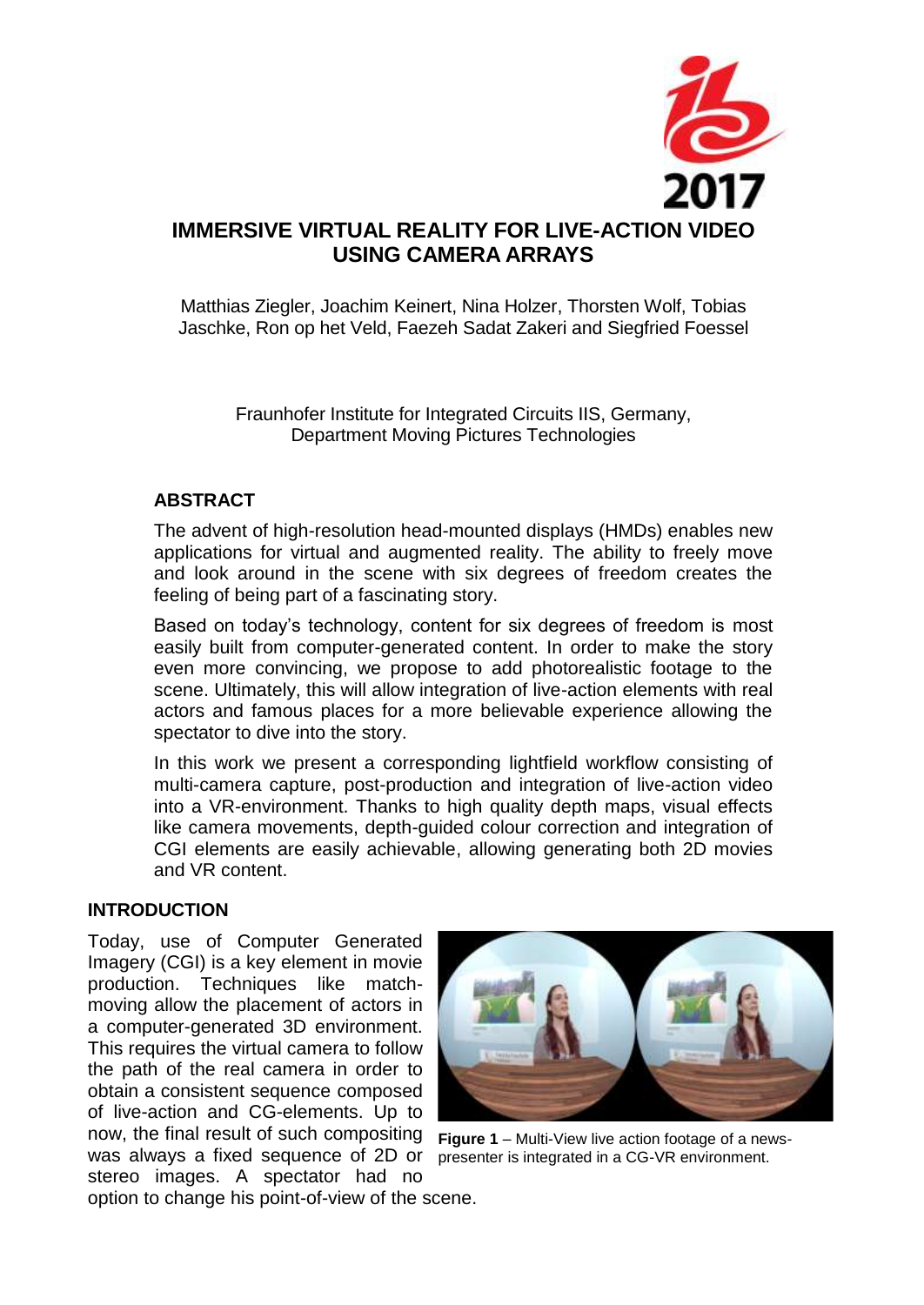

This situation changed when the first head-mounted displays (HMDs) appeared. For the first time it became possible for the audience to experience full 6 degrees of freedom (6- DOF) virtual reality (VR). A spectator can move freely through the scene with proper change in perspective. This effect is also known as motion-parallax. A VR compositing workflow needs to deliver content that allows for such 6-DOF. As before, live-action content and CG content need to be consistent.

For a long time, 6-DOF content that could be presented on such HMDs was limited to CGI. Against this background we propose a novel workflow that provides an immersive VR experience for live-action video. Our workflow incorporates a portable camera array capturing an actor. The obtained footage is processed using a set of specifically designed plug-ins for the compositing software *NUKE*. The processing thereby reconstructs a dense lightfield from a multi-camera input. Finally, we can import the 6-DOF live-action content into the *Unreal Engine* (UE) which is used as a playback platform. In combination with standard 3D elements we can create a 6-DOF VR experience that features significant head motion-parallax in the natural scene elements.

## **PREVIOUS WORK**

In the past years, several authors and companies have presented first prototype like systems that can be used to capture live-action VR video.

In 2015, Anderson et al. [1] presented a circular camera rig consisting of 16 action cameras. The captured footage is processed by *Google* in a cloud system. After processing, the content can be played on a HMD providing a 360° stereo experience, but does not provide head-motion parallax. Furthermore, the processing pipeline is a blackbox system, leaving no possibilities to compose different types of content in a creative way.

A similar system was presented in 2016 by Facebook<sup>1</sup>. In contrast to the system described by Anderson, the processing software has been published as an open-source project and can run on a standard computer. Users can capture with custom-built camera rigs and develop pipeline processes. As before, the system did not consider head-motion parallax. Very recently, Facebook announced a second-prototype system called x24. Compared to its predecessor, the new system is a closed-source processing pipeline. Moreover, the possible motion parallax is limited due to 'basketball' shaped camera array.

*Lytro* presented their new *IMMERGE* lightfield camera in early 2017 comprising about 90 cameras arranged on a plane in hexagonal shape. While the huge number of cameras promises good quality, it requires massive storage capabilities.

The technology of *8i* aims to record photorealistic human holograms with true volume and depth. Similarly, *TEN24-Media* uses a capture stage consisting of over 170 cameras to reconstruct the 3D shape of an actor using photogrammetry software.

Compared to these approaches, the following sections will present a system that does not need any mesh reconstruction, since it purely operates in the lightfield domain using a

1

<sup>1</sup> facebook360.fb.com/facebook-surround-360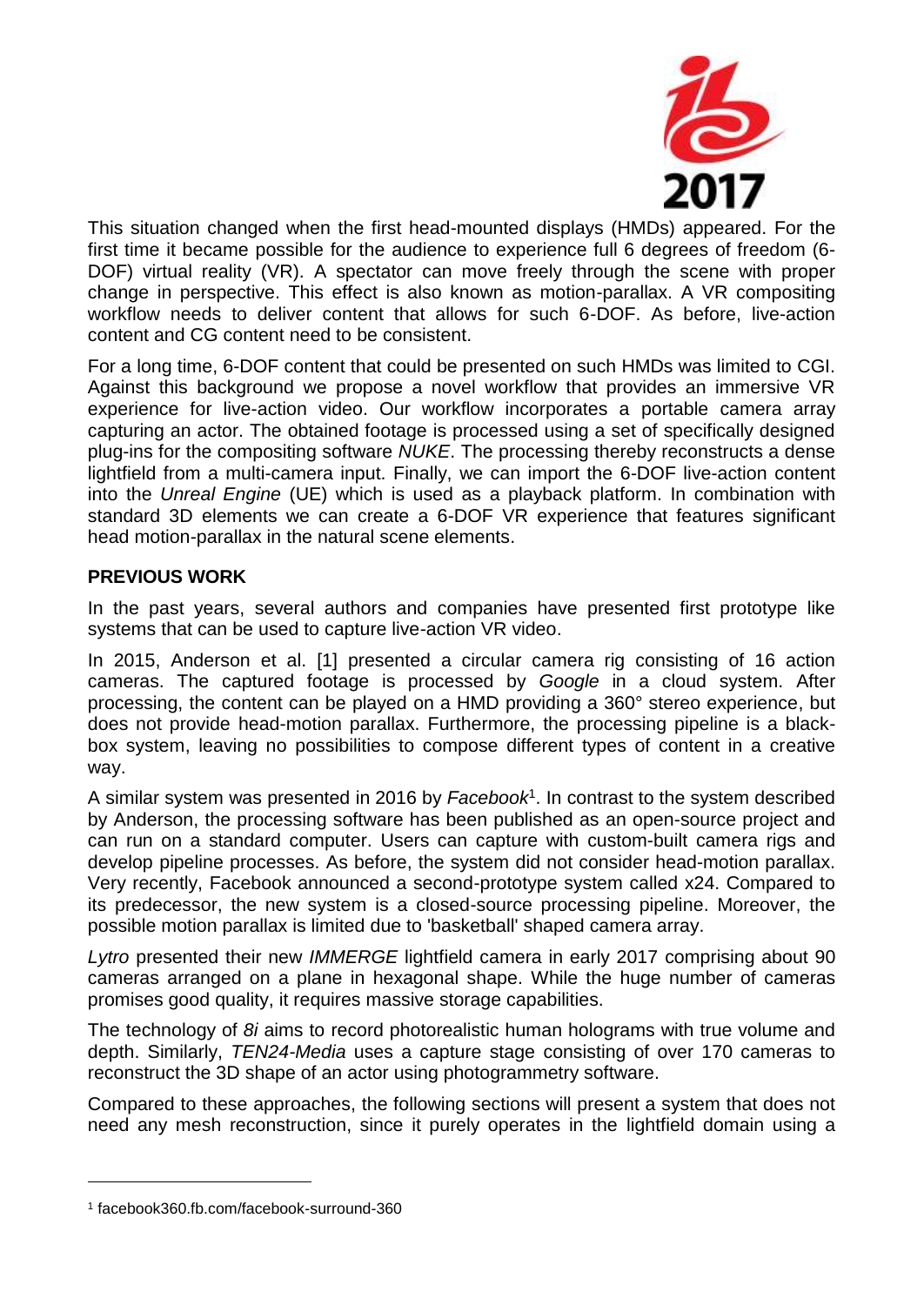

planar camera array. Moreover, capture costs are reduced by converting a sparse lightfield into a dense one.

#### **PROPOSED WORKFLOW**

Our proposed system is presented, as an example, on a news-presentation scenario with the speaker located in front of a green-screen. Instead of a single camera as in classical 2D workflows we capture the actor using an array of cameras. This way, we can reconstruct depth maps of the actor allowing generation of content for a media experience with 6 degrees of freedom.

For the playback the spectator is assumed to be sitting on a chair with an HMD in front of his eyes. In this case, the maximum motion parallax that needs to be covered for a consistent immersive experience is defined by the movement of the spectator's head. Typically, this amounts to several centimetres. In this case, a small planar camera array, as the one proposed below, is sufficient.



**Figure 2** – Workflow overview: After the footage is captured, the images are rectified and the depth is reconstructed. The compositing comprises standard steps, like green-screen keying, but also combines liveaction and CG-elements. Depth, colour and other 3D elements are subsequently imported in a rendering engine like Unreal Engine.

Specifically designed plug-ins for compositing software such as NUKE allow the integration of such multi-camera data into existing workflows, allowing easy generation of classical 2D output as well as providing 6-DOF content and a classical 2D output. The plug-ins are designed for various custom-built camera arrays.

The following sections will elaborate the steps of the workflow depicted in Figure 2 in more detail.

#### **Camera array**

Capturing dynamic scenes for playback in VR requires a set of cameras that capture the scene from different perspectives. For this purpose, we use a camera array. The 3x3 rectangular camera array used in this work is presented in Figure 3. It is built from *Black Magic Micro Studio 4K* cameras with horizontal and vertical spacing of 120mm and 78mm between adjacent cameras. The design allows it to be attached to normal tripods. Apart from the metallic frame, the system is built from off-the-shelf components typically used in media production



**Figure 3** – 3x3 camera array built from *Black Magic Micro Studio 4K* cameras.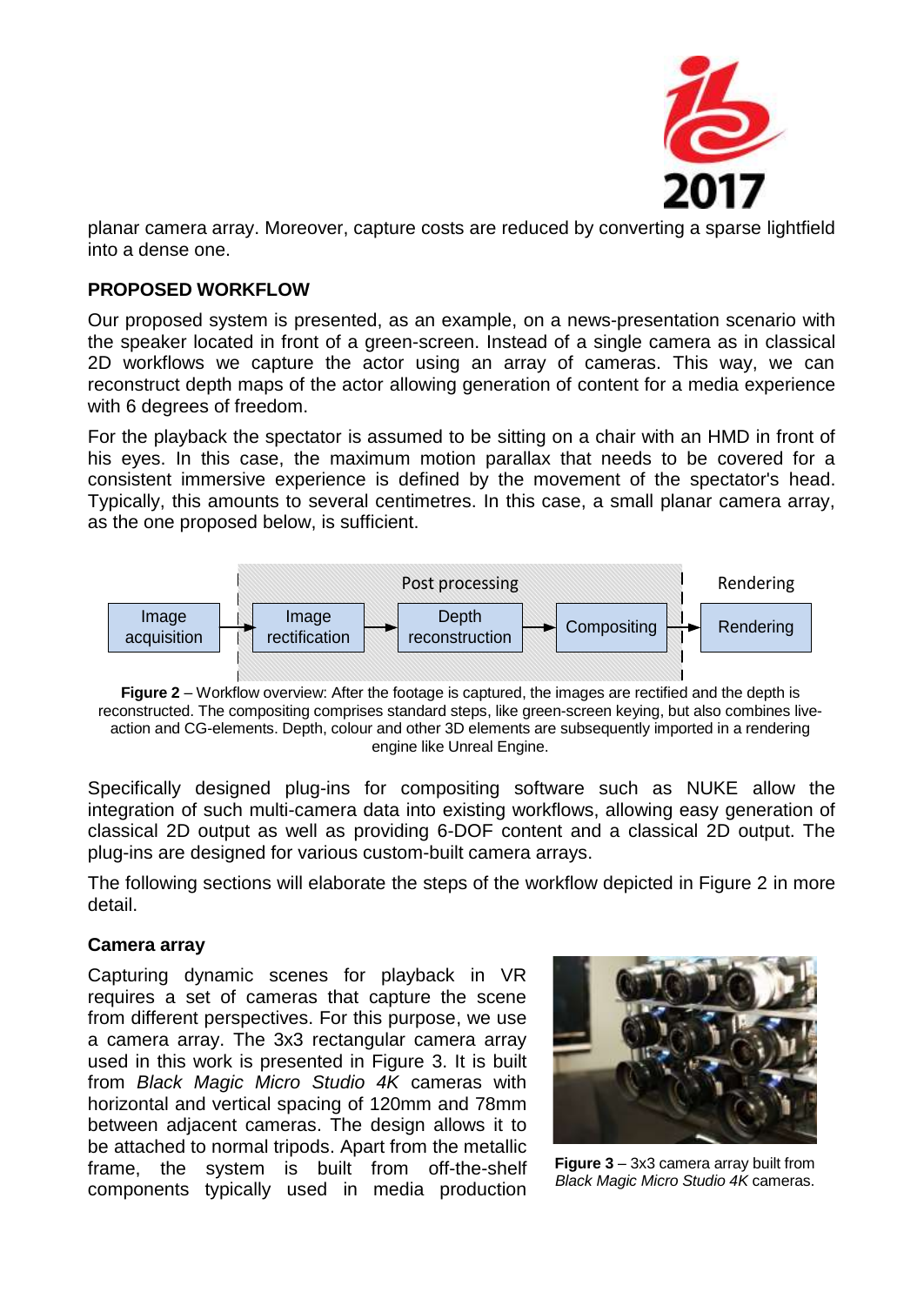

environments.

#### **Scene configuration and image acquisition**

Consider the situation as outlined above, with the news-speaker in the centre of the scene (Figure 4). Given such a setting, we need to setup the cameras and object distances such that the amount of parallax is sufficient for an immersive experience. Parallax is defined as the total amount of occlusion in the scene. It can be computed from the foremost and backmost object and is a measure of the change in perspective between two views.

Figure 4 schematically depicts the situation: Three equally spaced cameras are placed in front of the news-speaker and the green-screen. Here, the relevant depth of the scene is defined by the news-speaker and is about 1m. Equation (1) expresses the horizontal pixel coordinate *u* of a world point *M* projected on the image sensor. The total parallax between the foremost point  $M_F$  and backmost point  $M_B$  can be computed as in equation (2). The variable *s<sup>p</sup>* denotes the pixel-size, *f* denotes the focal length and *Δ<sup>x</sup>* denotes the distance between two cameras. In equations (1) and (2) it is assumed that the coordinate origin is

located in the leftmost camera. Furthermore, it is assumed that the considered world points *M<sup>F</sup>* and *M<sup>B</sup>* are visible in both cameras.

$$
u = \frac{1}{s_p} \cdot \frac{f \cdot M_x}{M_z} = C_0 \cdot \frac{M_x}{M_z} \text{ with } C_0 = \frac{f}{s_p} \tag{1}
$$

$$
d = u_1 - u_2 = C_0 \cdot \Delta_x \cdot \frac{M_{F,z} - M_{B,z}}{M_{F,z} \cdot M_{B,z}} \tag{2}
$$

In order to obtain a high quality depth map for each stereo pair, we need to limit the parallax to about 4% of the image width. In this scenario, one obtains a minimum distance  $M_{F,z}$  of 1.95m when the cameras are separated by *Δx*=120mm.



**Figure 4** – The total amount of parallax can be computed from the scene-geometry and the camera setup. In this scenario, only the total depth of the actor is relevant for post-processing.

# **Post processing**

Precise depth-reconstruction is a prerequisite for high-quality view-synthesis in a VR environment. Throughout this work, all required multi-camera image processing algorithms have been implemented as plugins for NUKE. In the first step, images are rectified such that pixels belonging to the same object points are situated in the same line or column of two camera images. Such calibration can be obtained using checkerboard methods as presented in [2]. Figure 6 shows the aligned images of the corner cameras in the array.

The precise alignment ensures that the subsequent depth-reconstruction can be executed with high efficiency and precision. Since the depth values for the green-screen in the back are of no interest for us, these areas are keyed in advance. Depth-reconstruction and subsequent filtering for planar camera setup have been presented in earlier works [3]. These algorithms have been integrated into plug-ins for NUKE. This allows for simple, scene-specific tuning of parameters. The right side of Figure 6 shows a resulting depth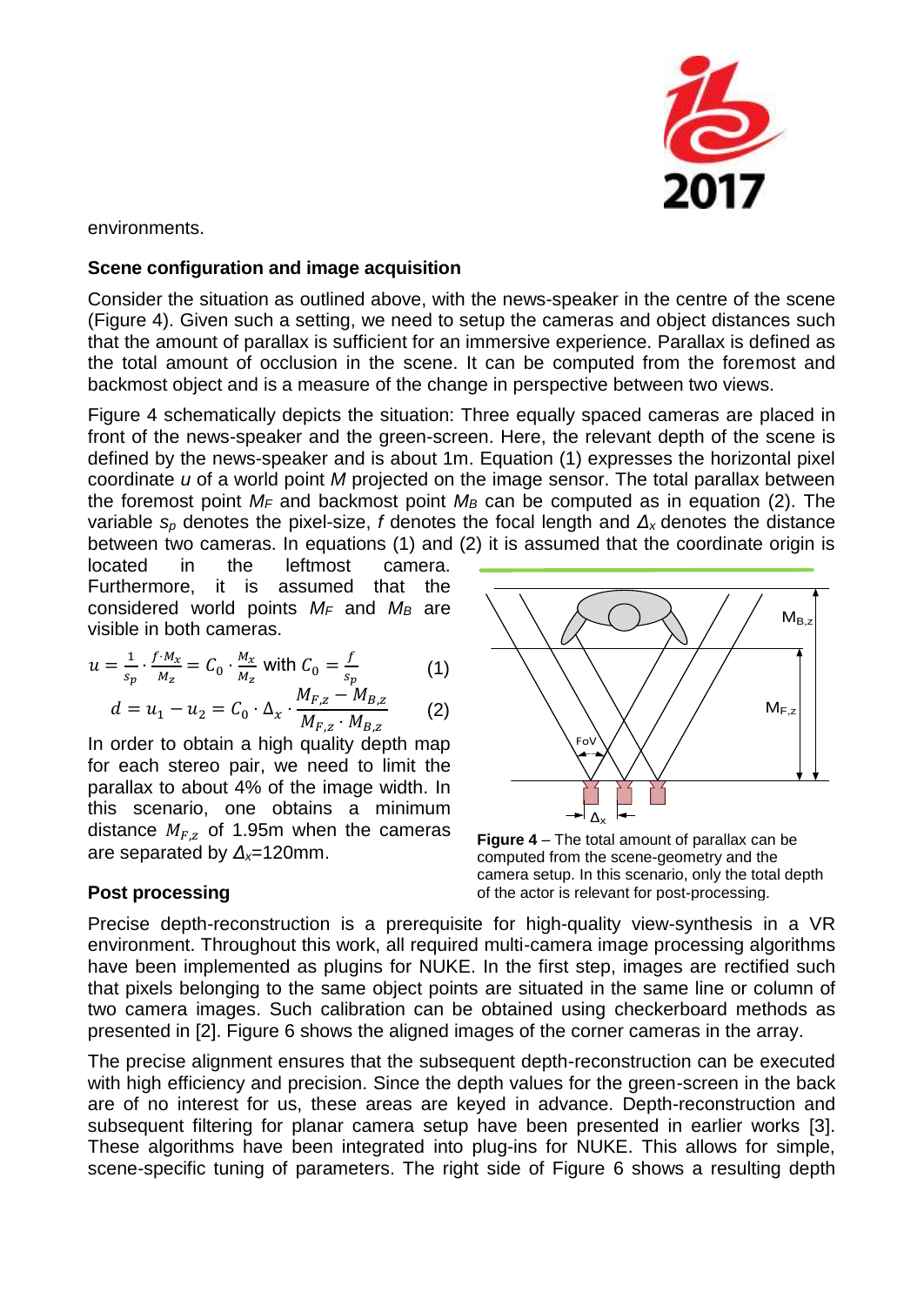

map using a colour representation. Blue areas are located in the back, while red areas correspond to regions which are closer to the camera array.

In the depth-reconstruction process such a map is obtained for every image in the array. These dense maps may now serve various purposes in classical 2D post-production tasks, like depth-based colour grading, relighting or refocusing. In addition, these maps can also be used to generate novel views. Depending on the application, such novel view synthesis can be done in NUKE to drive classical 2D compositing or it can be done in gaming engines like Unity or Unreal Engine, as will be explained in the ongoing part of this section.

#### **Lightfield export & import**

Integrating a video lightfield with a 3D gaming environment requires in a first stage, a suitable representation format for depth and colour information. In contrast to other approaches, we do not reconstruct a 3D model or a point-cloud. Instead, we directly export and import the colour information as a RGB image in addition to the per-pixel disparity.

## **Lightfield rendering**

For the rendering, we follow the approach presented by Levoy and Hanrahan [4]. Their model represents the lightfield by the intersection of a ray with two parallel planes (UV- and ST-plane). It is also well known as a 4D-plenoptic function. A short summary (with respect to our considered scenario) will be given in the following:

In classical lightfield acquisition, a dense lightfield can be captured by sampling the *UV* plane at many different positions, as depicted in Figure 5. By these means



**Figure 5** – Classical lightfield rendering as proposed by Levoy. The UV and ST planes are integrated in a 3D environment. The UV plane can be considered as window separating the 3D world and the lightfield.

we capture all possible rays traversing the UV plane. The spectator, depicted by a green pair of stereo cameras, is standing in the CG scene looking through an opening of the computer-generated world. This opening can be imagined as a window: Rays from the outside world pass through this surface and finally hit the camera (or the spectator's retina). In our scenario this outside world comprises the actor captured in front of the green-screen.

A ray can be represented by the sampling position (*u, v*), a pixel position (*s, t*) and the corresponding colour and brightness information. Given that we know all possible rays traversing the window, generation of a novel view at the location of the spectator is possible by finding all rays constituting this novel view.

In Figure 5, the *UV*-plane virtually separates the 3D domain and the lightfield domain. This model also shows an important property of such a lightfield: The area, wherein the lightfield can be observed is limited. I.e. it is not possible to go around the actor. In Figure 5, this is for example circumvented by the solid wall left and right of the window. Moreover, the spectator is not allowed to approach the news presenter closer than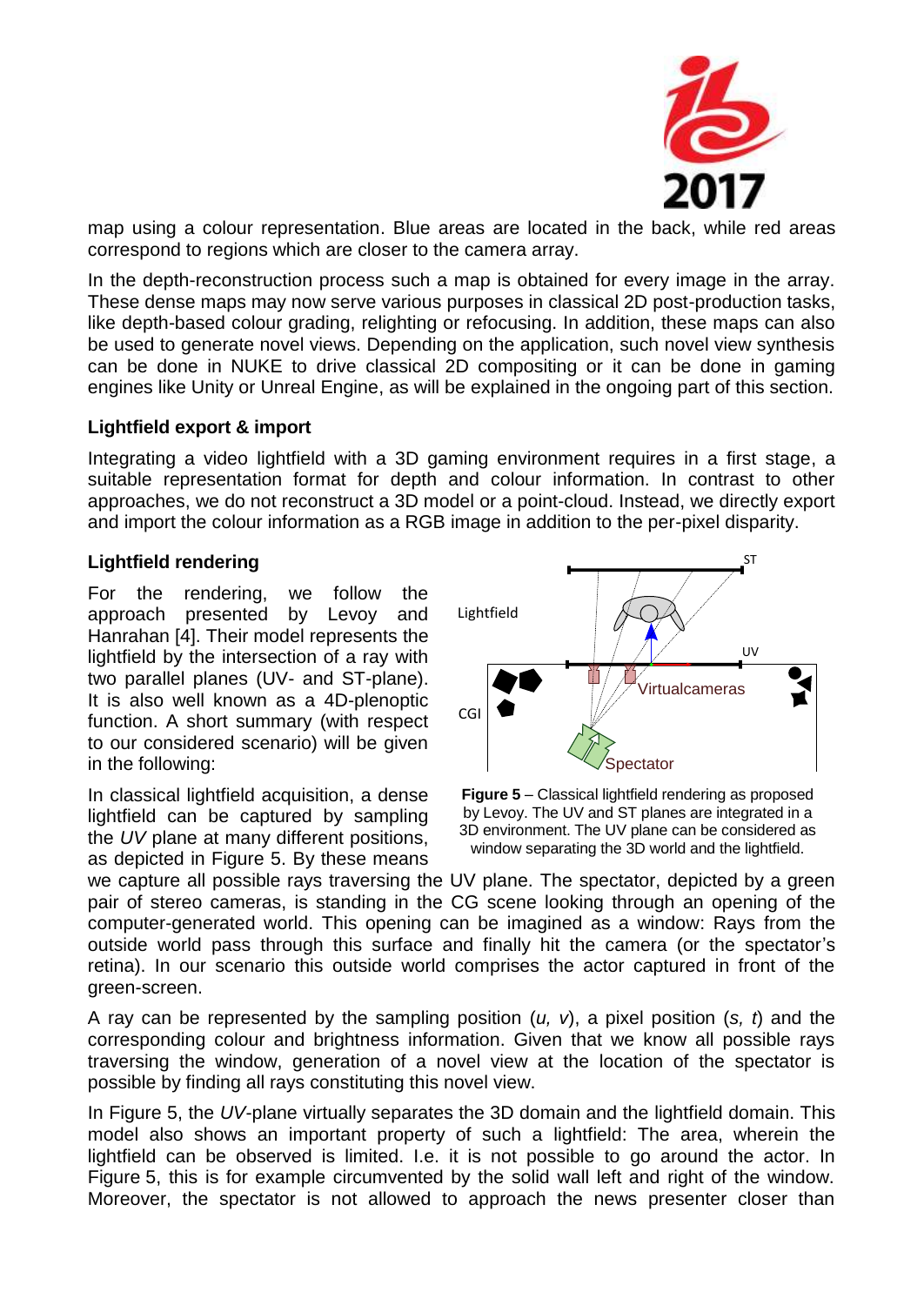

cameras capturing the lightfield. This allows the lightfield to be captured with a planar array, thus reducing capture costs while at the same time providing significant parallax.



**Figure 6** – **Left**: An exemplary 2x2 set of calibrated images. Image points corresponding to the same 3D points are in the same line or column.

**Right**: A depth-map of the news-presenter in colour representation. Red areas correspond to foreground pixels; blue areas correspond to background elements.

Another interpretation of the view rendering algorithm is as follows: In this case, the window is seen as a 2D canvas element. The colour of the rays constituting the novel view is painted on this canvas element. Then, each point on the canvas element can be identified by a 3D coordinate. The 3D coordinate can easily be projected onto the spectator's view. In case of stereo images, the picture on the canvas element is of course different for the left and right eye.

#### **Lightfield integration**

The combination of the lightfield and the CG content can be performed using NUKE as 3D modelling and rendering software. Figure 7 shows some sample images from our discussed scenario. The final scene is mostly composed of virtual objects like a wooden floor, a desk and lights. Our news presenter is placed behind the desk and in front of a virtual screen. As explained above, the lightfield is integrated as a 2D canvas element. The top row in Figure 7 shows a bird's-eye view of the scene. A pair of cameras is positioned in the middle of the scene pointing towards the newsreader.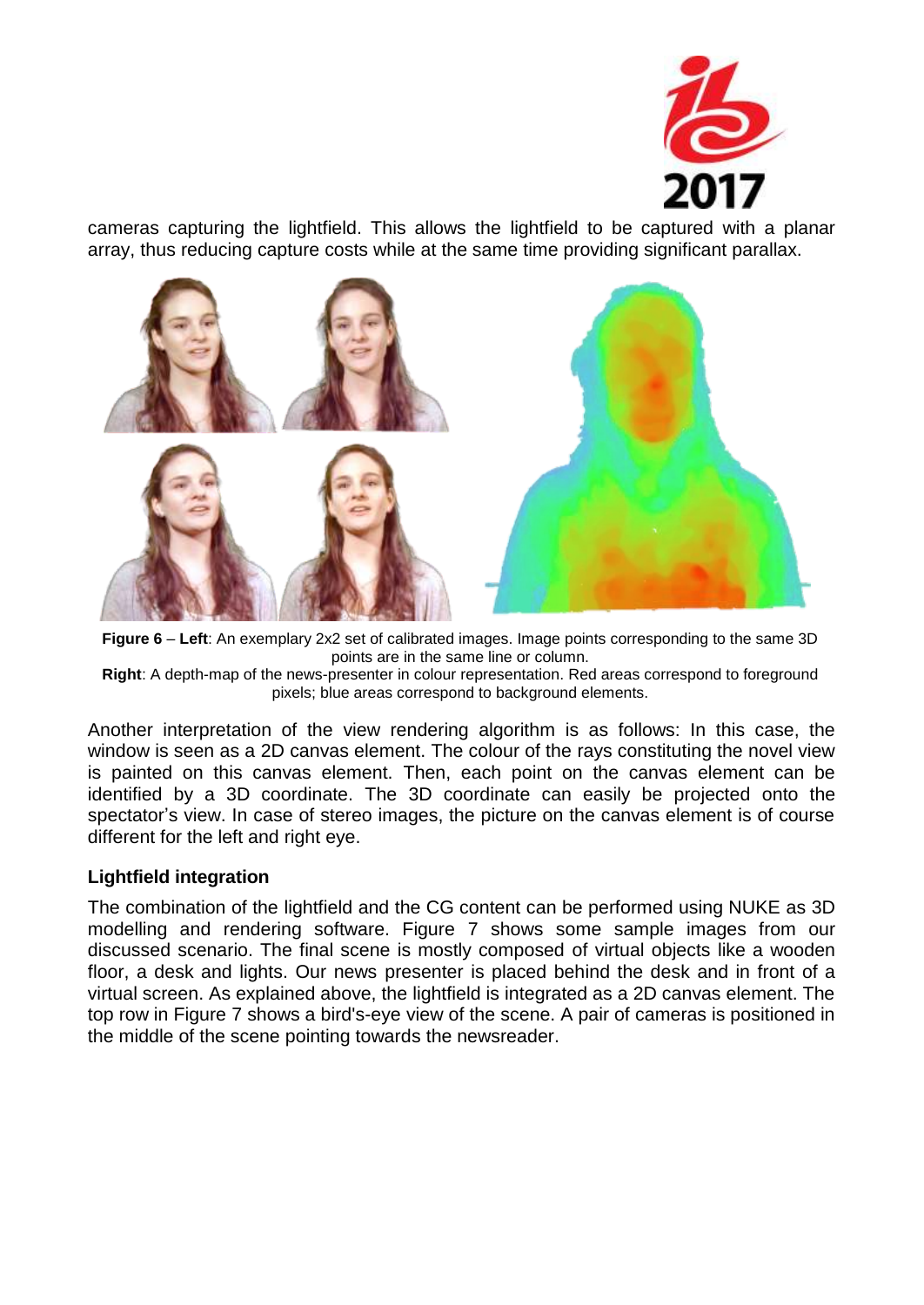

**Figure 7** – The top row shows a bird's-eye view of the scene. A stereo camera travels through the scene from left to right. The bottom row shows the 2D output images corresponding to the left camera of the stereo pair. Motion parallax is visible i.e. in the CG desk and also in the face of our news-presenter.

In Figure 7 a stereo camera pair representing the spectator moves through the scene from left to right. The bottom row depicts the corresponding 2D output, as seen from the left camera. Depending on the position of each camera, the respective novel view (containing

the news presenter) is rendered in order to provide stereo vision as well as motion-parallax. Looking at the right ear of our news-presenter, the perspective change from the leftmost image to the rightmost image is clearly visible.

A drawback of integrating lightfields as a 2D canvas element is the lack of 3D information. Although the perspective is correct, the influence of synthetic lights is not handled properly. Optionally, this can be solved approximately by reconstructing a coarse hull of the elements encoded in the lightfield. Figure 8 illustrates such a 3D hull for our news presenter. However, since fine details like hair are not represented properly by this 3D hull, it can lead to visual artefacts. In our scenario, this is not an issue, since lights are not that close to the newsreader.



**Figure 8** –.The lightfield as seen from an extreme position. Depth from the lightfield is mapped on the canvas element forming an approximate 3D hull. This hull can be used to recover approximate normal maps for correct handling of CG-lighting.

#### **Unreal Engine integration**

An immersive VR experience requires high performance rendering. The Oculus Rift HMD needs 75 fps, while the HTC Vive HMD even requires 90 fps. In both cases, two viewports need to be rendered for the stereo effect. In our scenario, the CG environment as well as